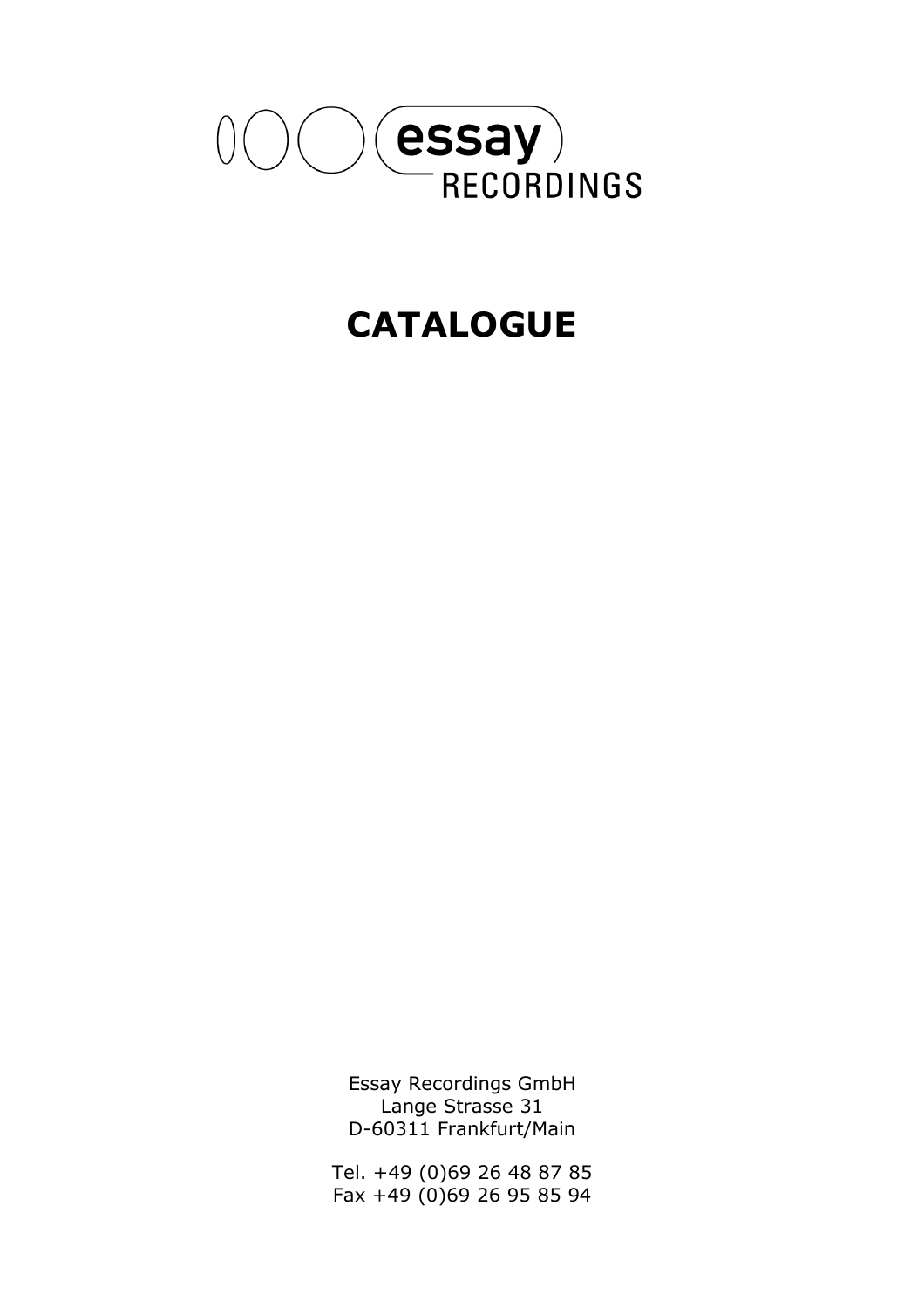## **SHANTEL**



### **Shantel Disko Partizani**

AYCD15 / 881390201525

After pioneering the concept of Balkan clubbing with his now-legendary Bucovina Club parties and albums, Shantel moves on to the next level and releases Disko Partizani! (his first solo album in seven years), which lays the foundations for an innovative new brand of pop music. This is the sound of new Europe, centred in the middle of our old continent, but incorporating vibrant influences from the emerging new frontier which stretches all the way to Central Europe, the south east, Greece, Turkey and beyond… The album features great performances by a host of musicians from southeast Europe and by Shantel himself, who also appears on lead vocals, gracing several tracks with an unexpected, elegant deadpan delivery.



### **Shantel Planet Paprika**

AYCD23 / 881390202324

250 shows per year, the biggest festivals, burning clubs and a slogan: DISKO DISKO PARTIZANI! Millions of people all over Europe have been infected by a new sound. "Planet Paprika" is the commitment to pop music without compromises, which has been developing next to trodden paths. In this music the north meets the south, the west blends into the east – in Shantel's eyes all are equal. This culture does not need a commissioner for integration.



### **V.A. / Shantel Bucovina Club**

### AYCD01 / 881390200122

The present anthology contains some of the highlights that are already well approved on the dancefloor of Bucovina Club. The main focus here is on originals in a traditional style, which blend seamlessly into the remix works and compositions by Shantel. The tracklist features bands and artists like: Goran Bregovic, Taraf de Haidouks, Fanfare Ciocarlia, Kocani Orkestar oder Boban Markovic Orkestar. The selection however, shows the compilation producer's certain purism. And it shows the strength of the Eastern Europe sound, with its raw and pure power that carries away even the odd occidental scepticism.



### **V.A. / Shantel**

**Bucovina Club Vol. 2**  AYCD06 / 881390200627 **BBC World Music Award 2007** 

A New Sound is here to Stay Two years after the acclaimed and award-winning Bucovina Club Album (which won the most prestigious French music critics' prize), Shantel has been inspired by the enthusiasm of audiences and critics to set his sights on surpassing his fantastic debut album. This time, the holistic approach of this artist-musician-producer and DJ comes across even more clearly. 5 of the 16 tracks are original recordings and 5 are exclusive mixes. Only 6 of them have ever been released anywhere else -- for the most part on rare and hard-to-find albums.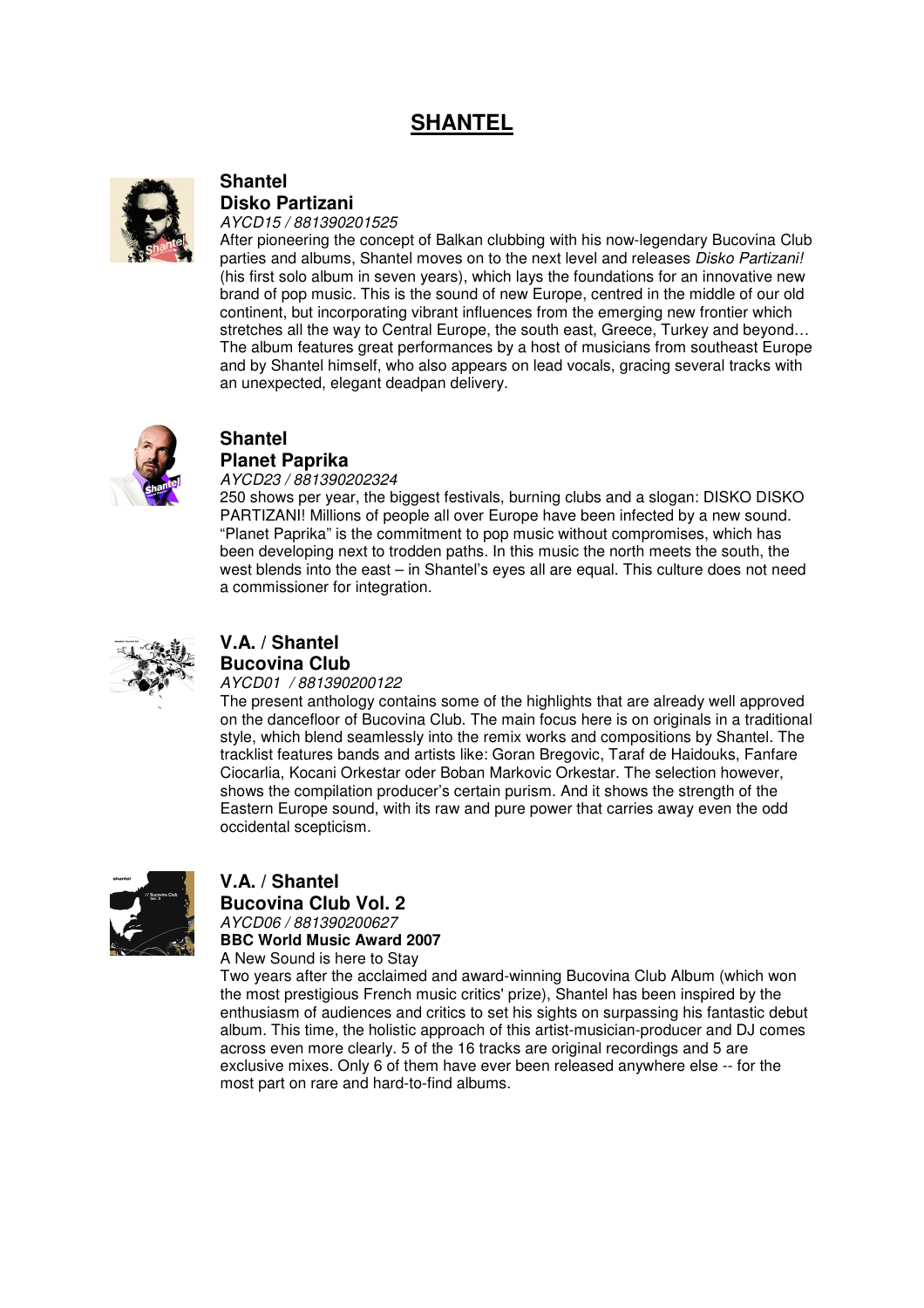

#### **V.A. / Shantel & Oz Almog Kosher Nostra / Jewish Gangsters Greaest Hits**

AYCD13 (CD plus 60 p booklet in slipcase) / 4250536400072 KOSHER NOSTRA is luxury packaged anthology (CD in slipcase with 60p fully illustrated booklet).

KOSHER NOSTRA, an unparalleled journey back in time to the music clubs, vaudeville theatres and gambling casinos of the 1920s to 1960s bears compelling witness to the enormous diversity and truly remarkable fusion of styles. Shantel and Oz Almog have thoroughly researched the KOSHER NOSTRA and its influence on American musical culture, going to great and sometimes quite adventurous lengths to put together this anthology charting the hidden history of organised crime in America. In the course of his research, Shantel unearthed some extremely rare gems: who knew, for instance, that Connie Francis had once recorded an entire album of Yiddish songs, or that Tom Jones had sung the praises of "his" Yiddish Mama? Shantel also explored the question of whether there was a musical milieu related to the criminal activities of the mobsters and which musical careers were launched or promoted at the time? What were the most famous and popular Yiddish songs at the time, and which dance rhythms prevailed?



### **V.A. / Shantel**

### **Auf der anderen Seite / The Edge of Heaven A film by Fatih Akin**

AYCD16 / 881390201624

Linked by death, the fragile lives of six people connect on emotional journeys toward forgiveness and reconciliation. The music for this drama is like a soundtrack to a road movie. Accompanying our protagonists the music oscillates between traditional tracks from Istanbul and the Black Sea - home of the much too short-lived singer/songwriter Kazim Koyuncu, who wrote the main track - and European club and dub sounds. Shantel followed these traces to compose a haunting, atmospheric score in which he fuses the different influences in his unique style.



## **Shantel**  AY23 / 881390202362

### **Planet Paprika** (**Vinyl / 180 g LP**)

The tracks have been re-mixed and re-mastered for this release LP Jacket printed on 350 gr. Cardboard, insert features a high quality photo print Limited Edition of 1.500 copies worldwide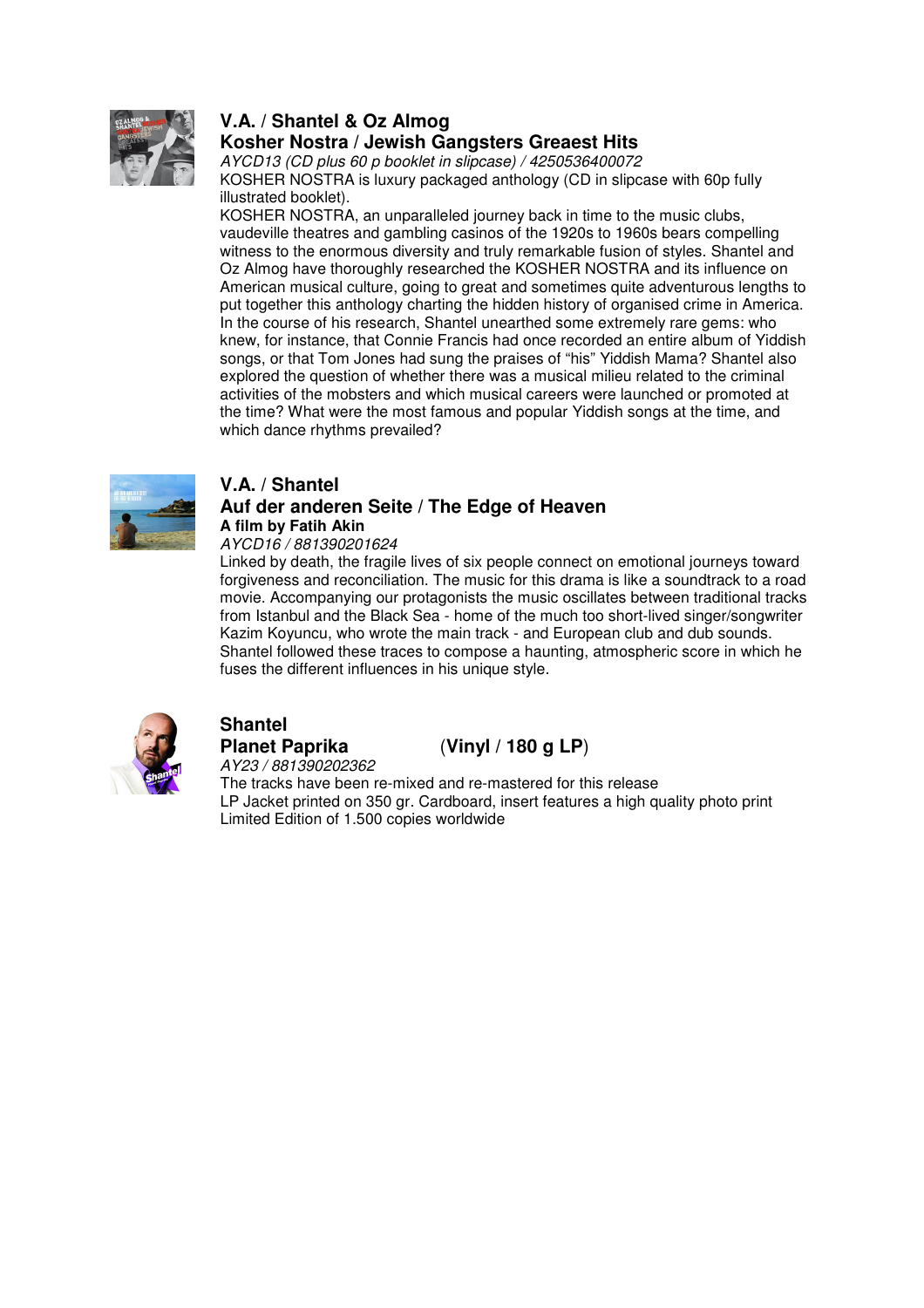## **RotFront**



### **RotFront Emigrantski Ragamuffin**

AYCD21 / 881390202126

The Emmigrantski collecitve, houseband of Berlin's Kaffee Burger fully turns on the sovietblaster. Their High-Energy-Mix consists of several musical styles: Ska, Reggae and Cumbia mingles with Klezmer, HipHop, East European Turbo-Polka, Mediterranean melodies and rock-riffs.

"RotFront is more than just good music: it's a contribution to international relations. Just as Russians once learned German listening to Rammstein lyrics, Germans can now sing along with RotFront in Russian, Ukrainian and even Hungarian." Wladimir Kaminer



#### **RotFront VisaFree**

AYCD30 / 4250536400065

The Emmigrantski collective has a new album which pulls down all genre borders. The songs deal with the oppression of minorities in East European countries, the social status of single mothers who were left by worldwide-known spies, smoking in space, wild wedding receptions in Berlin's mulit-culti-district Wedding and the band's worldwide collected tour-experience. Album featuring the worldwide underground hit "Gay, Gypsy & Jew", "Revolution Disco" and a collaboration with Amsterdam Klezmer Band on "Money Money Money".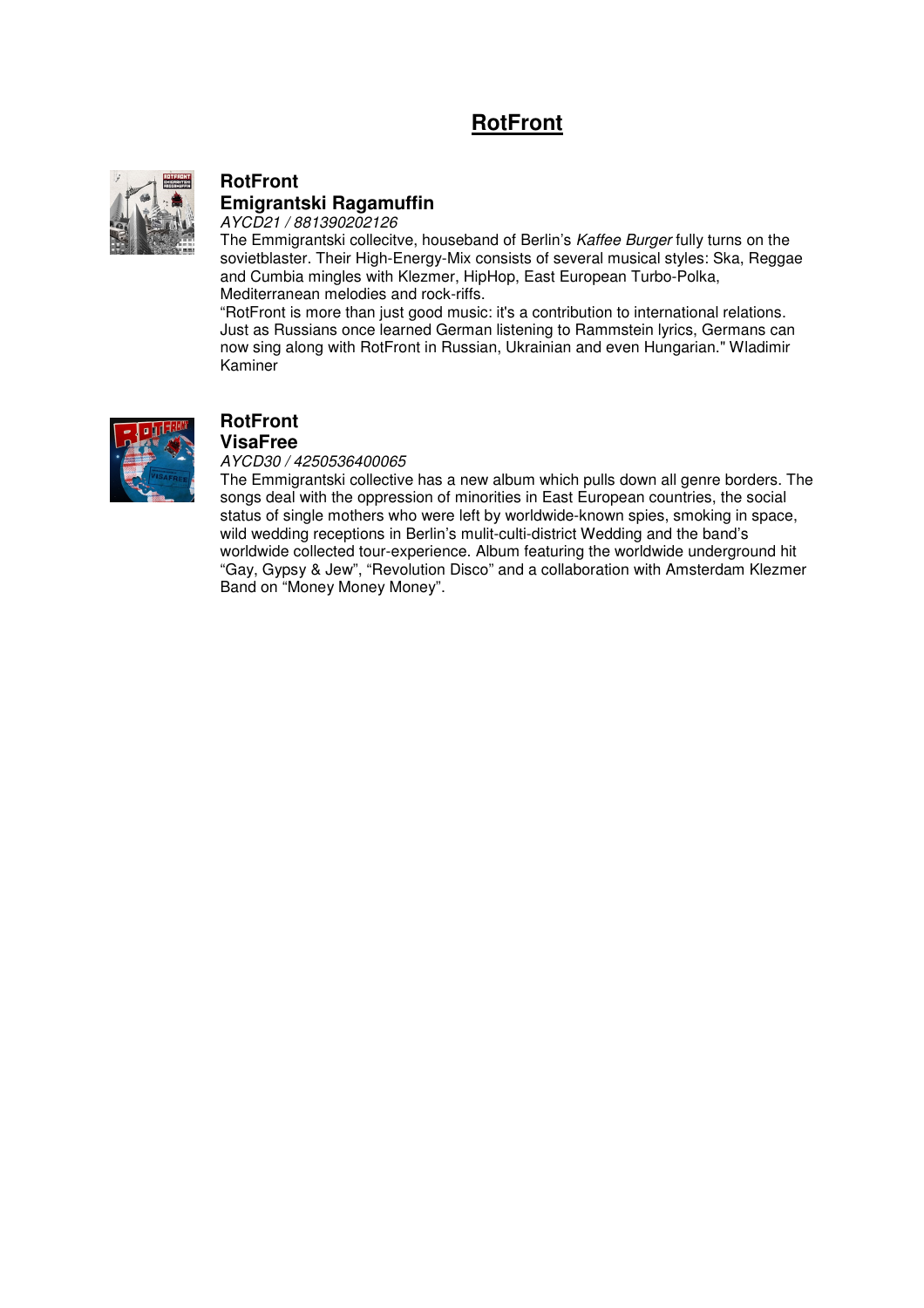## **Amsterdam Klezmer Band**



### **Amsterdam Klezmer Band**

### **Mokum**

AYCD32 / 4250536400119

The Amsterdam Klezmer Band celebrates their 15th anniversary with the album release "MOKUM". "MOKUM" is the Yiddish word for city and is slang for Amsterdam. This album contains 16 live tracks recently recorded in front of a select audience at Amsterdam's renowned Studio 150. Most of these tracks have not been available for years. The time was ripe to play and reshape them again, giving them a new edge – these rejuvenated songs are alive and kicking once again.



#### **Amsterdam Klezmer Band Katla**

#### AYCD28 / 4250536400041

Now, in 2011 their refreshing approach to Klezmer and Balkan music transcends the traditional aspects of this music and results in a very lively mix of Eastern-European sound. In 14 brand new tracks which are all original compositions written by the band members themselves, the band brings its mixture of Sirba, Turbo Polka and booty shaking Cocek, Oompah and motley rhythms to perfection! The title KATLA (the biggest volcano in Iceland) implies this new album's explosive character. We all know that volcanoes are usually not to be messed with. But no worries: listening to KATLA will just cause uncontrollable eruptions of joy!



#### **Amsterdam Klezmer Band Zaraza**

#### AYCD19 / 8813902019 21

Mix a helping of Klezmer with a portion of Ska, add a liberal dash of Balkan and a pinch of Gypsy. Garnish with a tablespoon of Jazz and a pinch of Punk. Throw it all in the blender and the recipe for the Amsterdam Klezmer Band is complete. Serve immediately! On Zaraza the musical fire so characteristic of the AMSTERDAM KLEZMER BAND is stoked to an even greater heat. "Not only do the horns play the signature Klezmer parts like they could do it in their sleep, but also the cool sounds of Dutch hip-hop. Could this be the future sound of Klezmer?" (Franz Zipperer/Clarino). Joann Sfar, a French Comic painter, said: "Amsterdam Klezmer Band are my favorite group. They know what it's like to play in bars. They sound like a Klezmer version of The Pogues. They are giving Klezmer music a street credibility".



#### **Amsterdam Klezmer Band Remixed**

### AYCD10 / 881390201020

The pack of seven musicians who perform with the heritage of Klezmer music, the intensity of a punk band and the inspiration of all kinds of Gypsy and Balkan dance music presents thirteen original and electrifying remixed Balkan & Klezmer tracks from well-known European producers Shantel (Bucovina Club), DJ Yuri Gurzhy (RotFront), Stefan Schmid (Zuco 103) and many more. Along with 6 remixes out of the Amsterdam Klezmer Band repertoire you will also find 7 brand new and original tracks especially recorded for this album! The band endeavours to breathe new life into this traditional music with passionate performances, spectacular live shows and a good dose of street credibility. The remix artists on this album give the Amsterdam Klezmer Band a vigorous treatment that will induce frenetic, uncontrollable movement.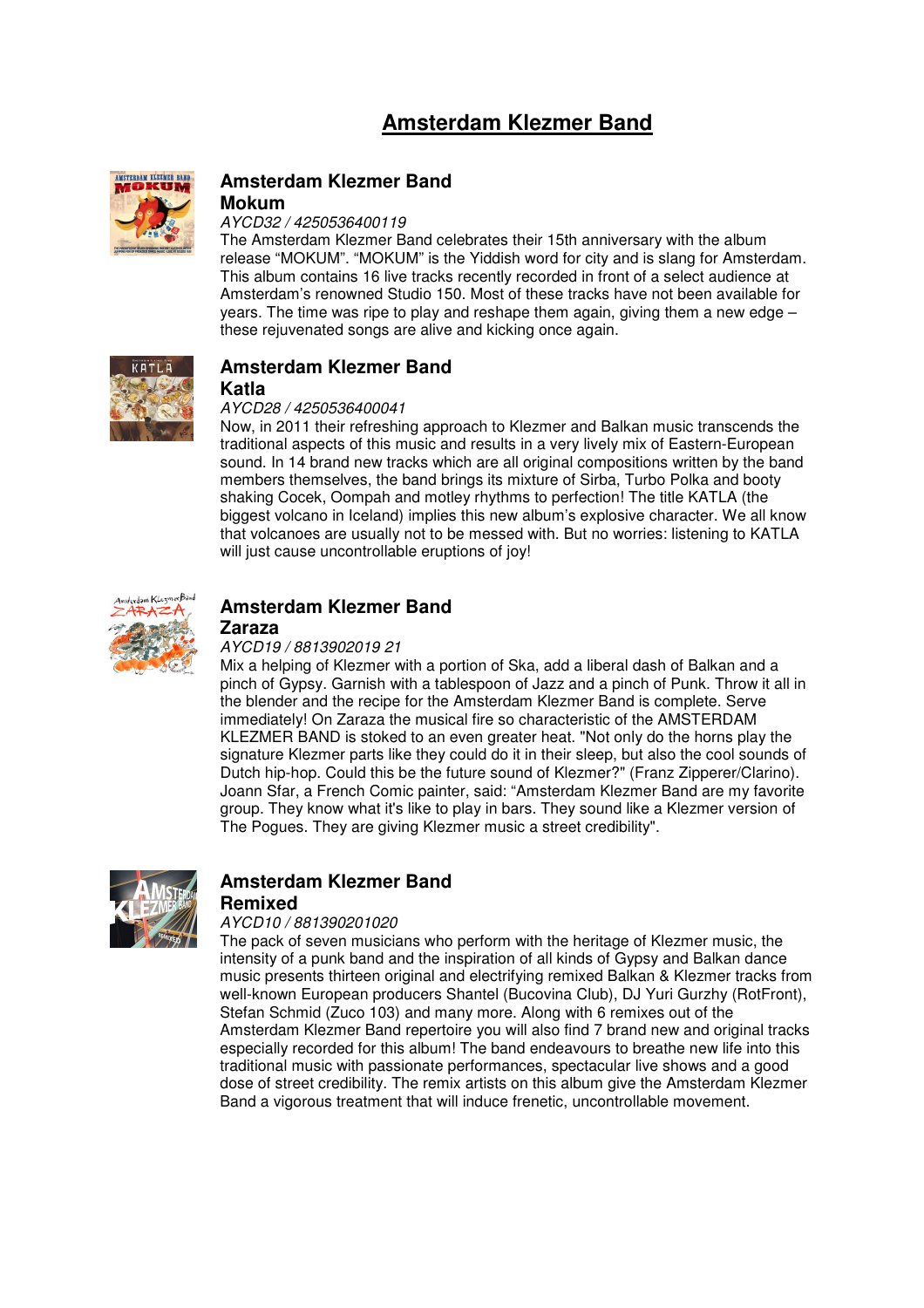## **Jewrhythmics**



### **Jewrhythmics Jewrhythmics**

AYCD27 / 4250536400027

**Yiddish is dead? Long live Yiddish!"** – That's Jewrhythmics' manifest for their debut album Misirlou. Since the 20th century, Yiddish, the supposed dead language, has been gone through a remarkable Renaissance outside Israel. The same has happened to disco-music – that easy dance genre from the 1970s has been thought over a hundred times. Instead, thanks to always new metamorphoses, it turned out that disco is extremely resistant and an all time favourite.

There are only rare moments in the actual music scene to hear something that has not been heard before. And there are only a few projects, which are brave enough to leave the common used path and to break new (music-) grounds. The project Jewrhythmics has the courage to take this step into unfamiliar terrain, combining what was previously unconnected: Yiddish's classics embedded in synth sounds of the '80s disco era. The Disco-Sound is not reproduced in a digital way, but in the sense of a throwback to the early disco era with a variety of analogue synthesizers, drum machines and traditional instruments. Over those spherical sounds hovers the original and genuine Yiddish song as the wave-like echo of a bygone era.



### **Jewrhythmics Misirlou EP** (**Vinyl / MS**)

AY13 / 4250536400010

Most people today know "Misirlou" as Dick Dale's signature piece, extremely popular back when issued in 1961 and then again when used in Pulp Fiction in 1994. But this song is an old folk song with obscure origins. Long before Dick Dale made it popular in the West the song was already a hit with the Turkish, Greek or Jewish population of Asia Minor. Let's not forget that Dick Dale's daddy was a Lebanese immigrant to the  $US...$ 

Now this is the glorious return of this tune revamped by the mysterious Disco outfit **Jewrhythmics**. A fabulous cast of international producers were called to play with the track: **Pete Herbert** (Atlas Records Shop/Soho, London; Resident-DJ Fabric/London; producer/remixer for Grace Jones, Ajello, Tosca, Badly Drawn Boy, The Shamen, Minimal Compact, Royksopp or Lazyboy). **Ajello** (Luca DJ, Rocca' Roccatagliati & Fabrizio ,Taver' Tavernelli) count Laurent Garnier, Dimitri from Paris, Andrew Weatherall, and Miss Kittin among their fans. **Nikakoi** (Nikoloz Machaidze) is a renowned director from Tbilisi (Georgia) but also one the most important representatives of the local electronic music scene.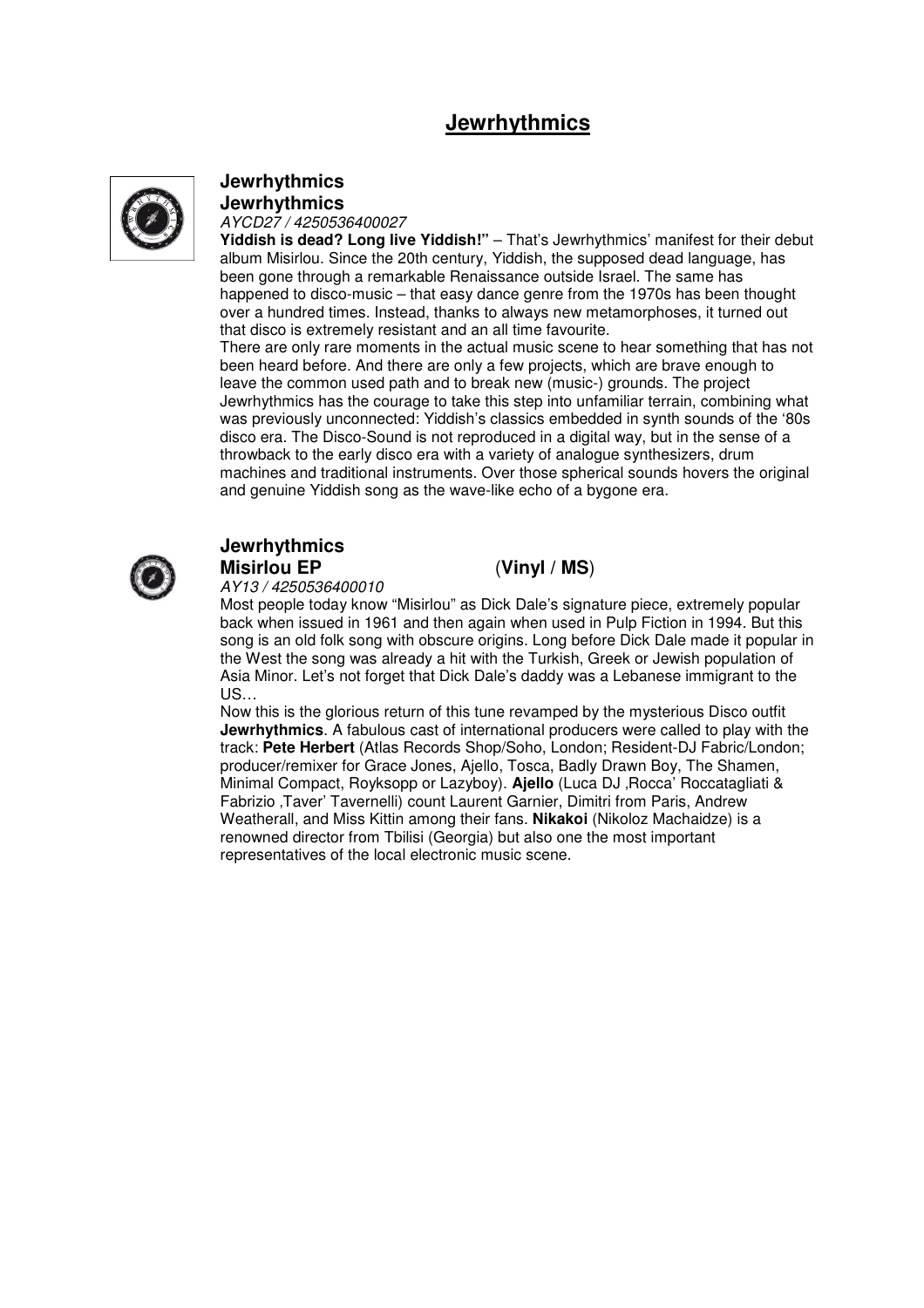## **BaBa ZuLa**



#### **BaBa ZuLa Gecekondu**

AYCD29 / 4250536400058

Good news: the return of psychedelic rockers BaBa ZuLa! For their latest masterpiece they have brought on board some truly inspirational artists such as Asian Dub Foundation co-founder Dr. Das, Nu Jazz mastermind Bugge Wesseltoft and other magnificent guest musicians including Titi Robin, Alcalica, Serra Yilma and Dem Yildiz. On Gecekondu, BaBa ZuLa founder Murat Ertel (wooden spoons, percussion, machines and toys) and Levent Akmann (saz and other stringed instruments, vocals, oscillator, theremin) are accompanied by members of their touring band Cosar Kamci (percussion, darbuka) and Elene Hristova (vocals). BaBa ZuLa take the oriental sounds of electric saz, wooden spoons, percussion, and ancient shamanistic tradition, and mix them up with 60s psychedelia, electronica and dub. The result is a contemporary, urban psychedelic folk sound that is both rooted in tradition and yet a uniquely contemporary Turkish underground sound. In one word: BaBa ZuLa are a unique and eye-opening experience - and afar remove from stereotypical notions of Turkish music.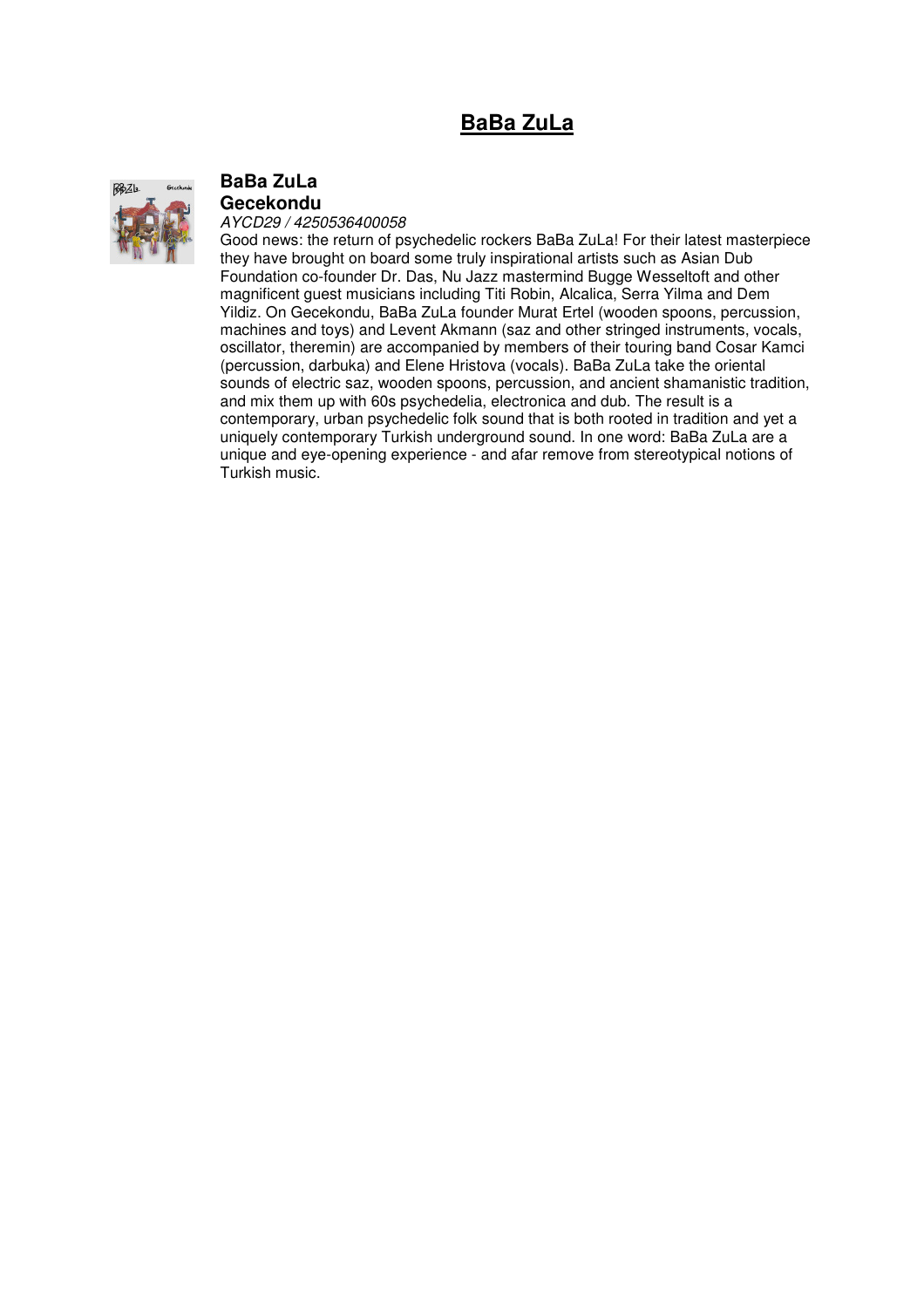## **OMFO**



### **OMFO Trans Balkan Express**

AYCD02 / 881390200221

German Popov aka O.M.F.O. (Our Man From Odessa) presents with "Trans Balkan Express" fourteen tracks in an intercultural transition modus. The album features music between the "East" and the "West", between space and a Balkan wedding, speeded up by electronic sound engineering, cooled by a relaxed versatility, happily ignoring musical boundaries of any kind. "Trans Balkan Express" is where modernism dances with traditions, the "old" Europe flows into the "new". On the beautiful Trans Balkan trip, Popov exposes many of his talents and passions: Laptop producing, dub reggae, flutes and string instruments from his exotic collection. Two of the tracks have been selected by Borat for his film "Cultural Learning for Making Benefit of Glorious Nation of Kazakhstan".



### **OMFO**

**We are the shepherds**

AYCD12 / 881390201228 **Produced by Atom tm & OMFO** 

**File under: Village Disco or Space Folklore** 

OMFO is the master of crossover par excellence. Born in the port of Odessa (Ukraine), German Popov emigrated to Amsterdam in 1989. As an explorer, he loves to travel around Central Asia making live recordings of everything from the traditional songs and melodies of the steppes to the modern restaurant bands of Tashkent with their tinny keyboard sound. So welcome to electronic Walachia, where folk meets Kraftwerk and where bizarre instruments and electronic sounds combine to create a whole new musical dimension. With his ideas and his musicians he bravely goes where no human ear has dared to go before. Futurism meets folklore imaginaire: Ladies and Gentlemen, we are floating in Eastern European space.



### **OMFO**

**Omnipresence** AYCD22 / 881390202225

Music from Omfostan Omnipresence is the opus magnum of the explorer and discoverer OMFO. Years of travelling far and wide, making hundreds of recordings, delving into ancient musical cultures, learning to play strange and unfamiliar instruments, have culminated in this experimental electro-acoustic masterpiece. An unprecedented combination of sound and instruments takes us on a journey through time and space, captivating the imagination from the very first moment.



## **OMFO**

**Baghdub EP** (**Vinyl / MS**) AY12 / 881390201266

**Expeditions into Central Asian Dub Space (on special limited vinyl)**  This Vinyl EP to be excerpted from the upcoming album features 4 tracks from the album **Omnipresence** (**remixed for vinyl use**) and a **very special remix by Viennese super heroes Makossa & Megablast**.

Makossa & Megablast - who recently scored with their album "Kunuaka" - reworked the OMFO track Baghdub, which was hailed being one of the most outstanding tracks on the popular "Dub Club" compilation. Makossa & Megablast asked for the original tapes and crafted BUGDUB - housy dancefloor stomper.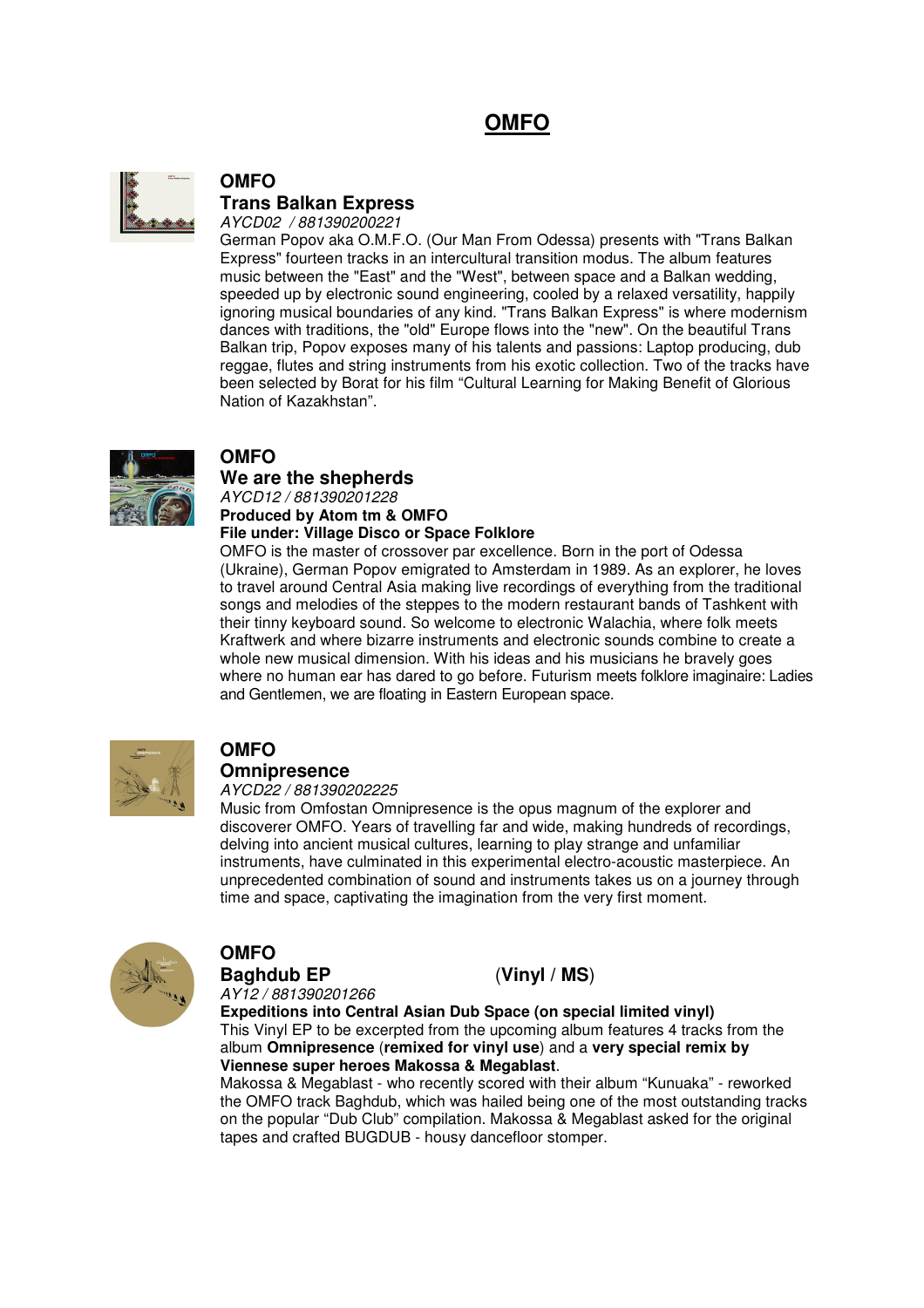## **Balkan Beat Box / Boom Pam**



#### **Balkan Beat Box Balkan Beat Box**  AYCD08 / 881390200825 **The legendary debut album**

Balkan Beat Box is best explained as a performance-meets-dance party that generates ecstatic energy by blending electronic music with hard-edged folk music from North Africa, the Middle East, the Balkans and Eastern Europe. Balkan Beat Box views music with fresh eyes: as a continuing cultural dialogue. It can take the form of a clash of cultures, and sometimes it is Diasporic in nature. At other times it is Israeli with all the music that lives there - Arabic, Sephardic, Hassidic – a true melting pot with never-ending sources of inspiration.



### **Boom Pam**

**Boom Pam**  AYCD05 / 881390200528

**Produced by Shantel**

Magic surf guitars from Tel Aviv kicked by tuba & drums on an ecstatic Mediterranean spicy Balkan trip! Immerse yourself in Tel Aviv's vibrant music scene. If there's a sound you can't find here in this offbeat Mediterranean metropolis, it probably doesn't exist. The music brewed up by the BOOM PAM four is the acoustic equivalent of a high-energy drink. They already have a cult following in the Middle East, and now they have wowed European audiences as well in their gigs with Shantel at his Bucovina Club in Berlin, Frankfurt and Zurich. This CD marks their recording debut. It is hard to categorize their music. So maybe we should invent a new category for Middle Eastern surf rock with a pinch of Balkan, a touch of irreverence and a lot of groove. With their two surf guitars, minimalist percussion and distinctive tuba is a real ear-opener. The unique blend of Mediterranean, Balkan and Greek styles, sweetened with Jewish melodies and fattened up with surf rock and circus music is positively cinematic. But you certainly won't be staying in your seat for long.



## **Boom Pam**

**Puerto Rican Nights** AYCD18 / 881390201822

Boom Pam returns with their second album, made up entirely of cover songs they've been playing live for years. Their mix really describes Tel Aviv ... a place where people from all over the world meet. This sound is a sharp cocktail of all the different styles that collide here. And we try to bring them all together "Boom Pam show themselves to be one of those spirited 'try anything once' groups in the vein of such legends as Mano Negra and Babasonicos, combining their love of surf with Eastern European styles." –Billboard Magazine Two duelling electric guitars, pumping tuba and rocking drums. A Balkan, Jewish, Greek, Mediterranean mix-up bringing the crowds onto the dance-floor with the atmosphere of an alcohol-soaked wedding party.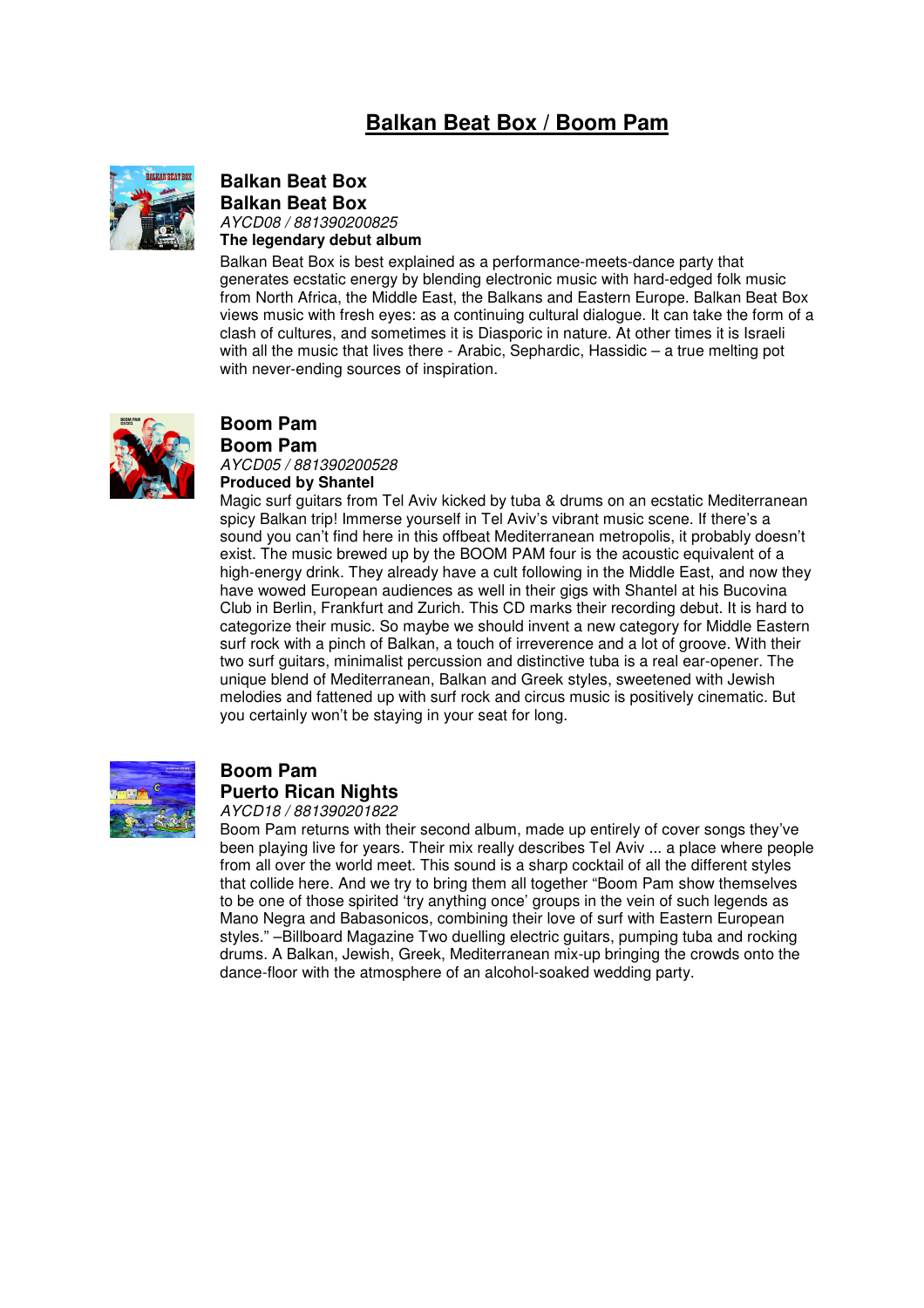## **Señor Coconut**



#### **Señor Coconut Yellow Fever**

AYCD11 / 881390201129

#### **Nice up the Dance: Señor Coconut meets Yellow Magic Orchestra**

Señor Coconut — famous for his laptop-mambo and acid-merengue covers of Kraftwerk, Sade and Michael Jackson — is back with a proper Latin big band, fronted by the inimitable Venezuelan singer Argenis Brito, to pay homage to Kraftwerk's Eastern counterparts, Yellow Magic Orchestra. Making the orchestra that much more magical, all three of YMO's members — Haruomi Hosono, Yukihiro Takahashi, and Oscar- and Grammy-winning composer Ryuichi Sakamoto — make guest appearances on the album. And rounding out the barmy, mixed-up social club, the album features a host of distinguished collaborators from all corners of the electronicmusic world — including Towa Tei, Burnt Friedman, Mouse On Mars, Akufen, Schneider TM and Nouvelle Vague's Marina — in a series of playful, cryptic interludes that aim to crack open the mystery of Señor Coconut. Once again, Coconut has convened a talented ensemble of Latin jazz players on vibraphone, marimba, double bass, horns and percussion, and Argenis Brito is back on the mic, crooning as only he can.



### **Señor Coconut Around the World**

AYCD17 / 602517693906

For "Around the World", Señor Coconut has again conjured "Electrolatino" songs from international hits. And once more, he first recorded the big band with which he has been bringing his concepts to the stage on rapturously received tours for many years, in order to then take the recordings apart in his own studio in Santiago de Chile, reassemble them, surgically process each track, and inject that special Coconut magic. A state of the art mash up or culture clash record is the result. As singers, he had available to him his front man Argenis Brito, the crooner Louis Austen (yes, the Viennese Frank Sinatra!) and the legendary Stephan Remmler of Trio fame.



### **Señor Coconut**

**El Baile Alemán** (re-release, re-mastered with bonus tracks) AYCD24 / 881390202423

### **Señor Coconut**

**Fiesta Songs** (re-release, re-mastered with bonus tracks) AYCD25 / 881390202522

#### Señor Coconut's 10-Year Jubilee

Señor Coconut has every reason to celebrate: 10 years ago, he presented his unique project at the (then still vibrant, Cologne-based) Popkomm. Since then, he has toured the world, releasing albums on every continent. His tracks are featured on hundreds of compilations, in advertising spots (recently: Heineken in the USA) and on film soundtracks (Y tu mama tambien etc.). He has shared a stage with such legends are the Yellow Magic Orchestra. Musicians such as Joe Jackson and David Bowie are self-proclaimed fans and invited him for shows. So it's time to take a look back and rerelease some of his early work. Needless to say, it is all done in true Coco style – with loving care and attention to detail.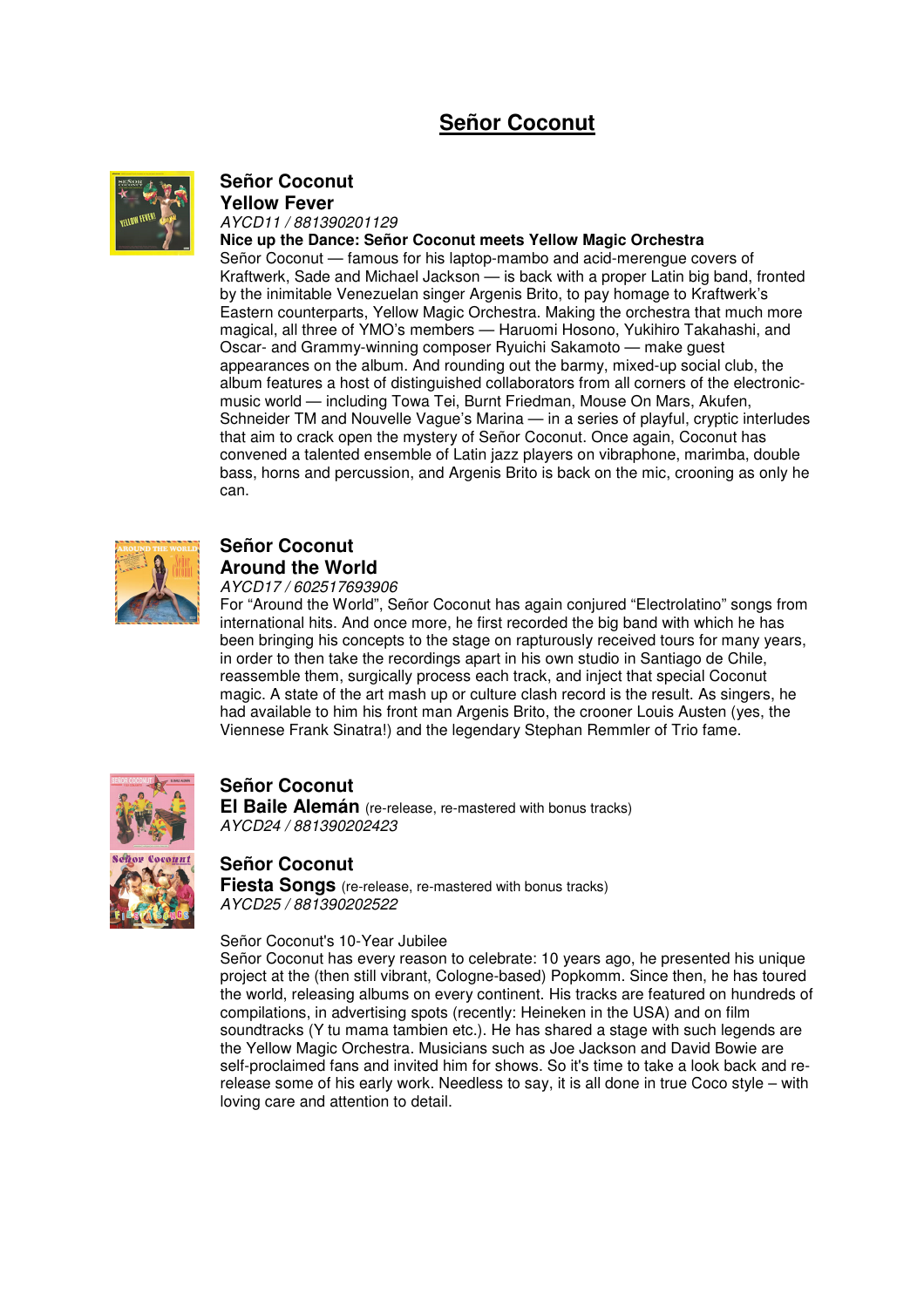

### **V.A. / Señor Coconut pres. Coconut FM**

#### AYCD07 / 881390200726

Congas and Casios? Puerto Rican rap and Spanglish splutter? Booty beats and Spanish guitars?! This must be Coconut FM. Señor Coconut takes you through a tour of Latin America's alternative electronic music. We're talking genres like funk carioca (baile funk), cumbia, reggaeton, and oddball fusions and derivatives of them all. He has pulled together a collection of mind-blowing songs from all over Latin America, from the Caribbean to the Southern Cone, to give the originators their due. As different as they are, all these genres share common ground: they're all, to some degree, music of the people – of the *favela*, the *barrio*, and the *villa*. If you're a Latin music aficionado, Coconut FM will give you a cross section of styles you won't likely hear in any one place – even in Miami, where the Americas come together in all their bastard glory.



#### **Señor Coconut Behind the Mask Vol II** (**Vinyl / MS**) AY08 / 881390200863

Señor Coconut returns and this time the Chilean-based producer turns his hand to reworking Japan's answer to Kraftwerk; Yellow Magic Orchestra. Taken from their 1980 Masterpiece 'Xoo Multiples' 'Behind the Mask' is one of YMO's more well known experiments in melding electronics with more song based melodic pop. Fellow Chilean Original Hamster is a long time partner of Atom TM (aka Coconut). He turns in his "Yellow Miami Magic Sound Orchestra Machine Remix" which should start the body popping at beach parties. For the Don Atom Super Volt Remix the Señor swaps heads for his own reinterpretation of his reinterpretation and contributes a more synth-led, chopped up dub. His Cha Cha Cha- version of the Yellow Magic Classic is in funk carioca style. Peter Rap's Remix rocks like Jamrock and will surely become a Reggaeton classic.



**Señor Coconut Yellow Fever** (**Vinyl / LP**) AY11 / 881390201112 Yellow Fever in a limited edition of 1500 copies.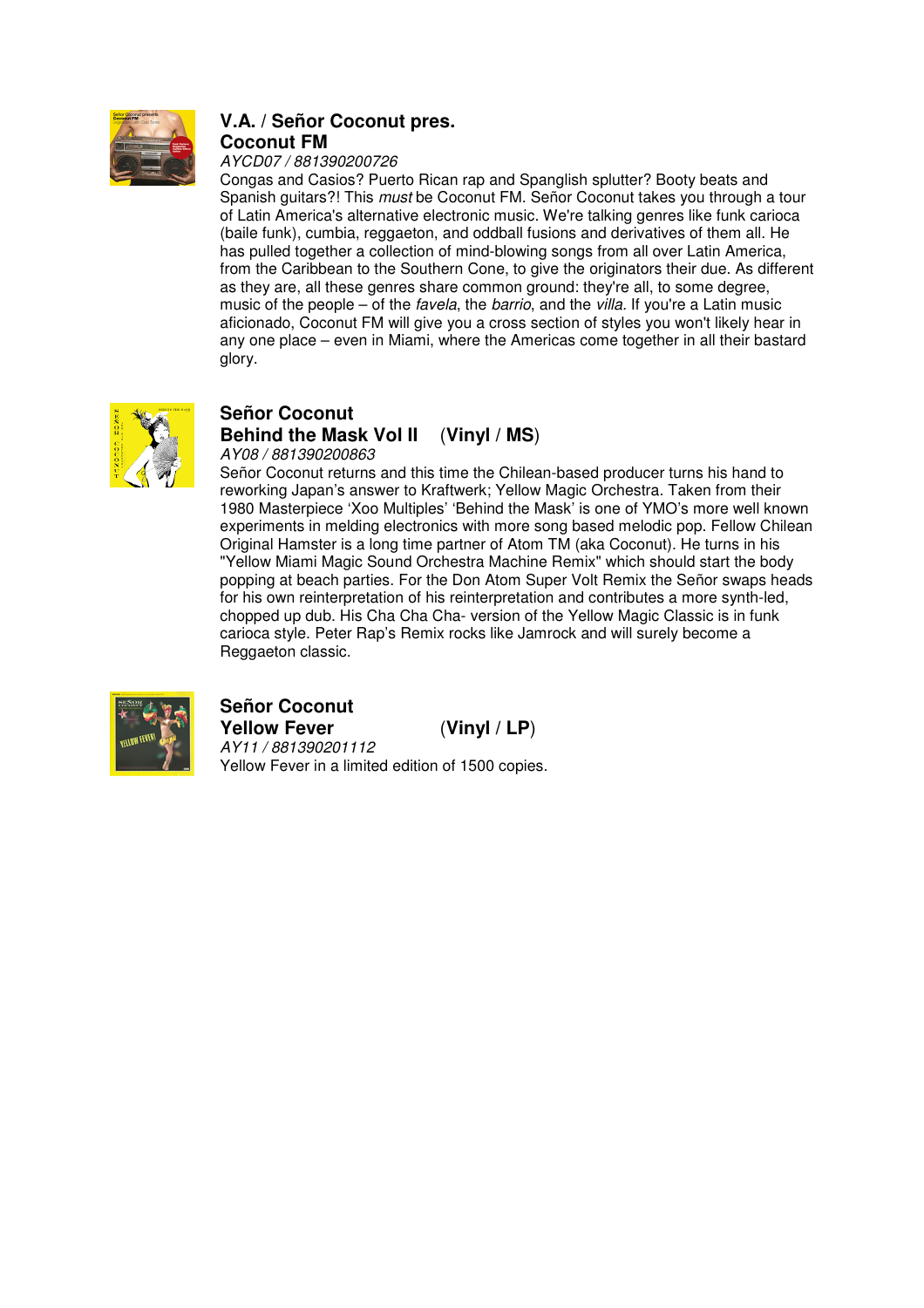## **Baile Funk**



#### **V. A. / Rio Baile Funk Favela Booty Beats** AYCD03 / 881390200320

Compiled by expert on Baile Funk DJ Daniel Haaksman

First time ever compilation presenting a brand new musical style. Baile Funk is a reflection of Brazil's melting pot society, throwing into the saucepan a mixture of Funk, Miami Bass, Electro, Rap, Hip-Hop, Freestyle, Bastard pop and MPB (Musica Popular Brasileira). Plus some ruff as shit Portuguese raps that report live and direct from the favela streets. You feel the energy, the sweat, the anger and the sex that vibrates in these tracks. In Rio some simple and spare elements do it all: A few rolling beats, one or two MCs and the use of some minimal sampling or electronic sounds are enough to revitalise this exciting feeling that first appeared in the mid 80s. The excitement that came up when in New York, Run DMC and LL Cool J, and in Miami the Two Live Crew gave rap music a fresh new face, where rock and rap, electro and funk were energetically mingled together. This long lost feeling is something you'll find in that funk from Rio.



### **V.A. / Rio Baile Funk More Favela Booty Beats**

AYCD09 / 881390200962

Compiled by expert on Baile Funk DJ Daniel Haaksman

The Rio dance craze gets another fresh summary treatment by Daniel Haaksman. After the worldwide success of his first compilation "Rio Baile Funk Favela Booty Beats", Berlin based DJ and music critic Daniel Haaksman went again to Rio de Janeiro to explore street markets, producer studios and baile parties for hot tracks from the sugarloaf city. Baile Funk is music from the favelas of Rio de Janeiro. Bouncing booty beats with Portuguese raps that make 50 Cent look like a wimp. Baile Funk is a reflection of Brazil's melting pot society, merging a mixture of Funk, Miami Bass, Electro, Rap, Hip-Hop, Freestyle and Bastard Pop.



#### **V.A. / Señor Coconut pres. Coconut FM**

### AYCD07 / 881390200726

Congas and Casios? Puerto Rican rap and Spanglish splutter? Booty beats and Spanish guitars?! This *must* be Coconut FM. Señor Coconut takes you through a tour of Latin America's alternative electronic music. We're talking genres like funk carioca (baile funk), cumbia, reggaeton, and oddball fusions and derivatives of them all. He has pulled together a collection of mind-blowing songs from all over Latin America, from the Caribbean to the Southern Cone, to give the originators their due. As different as they are, all these genres share common ground: they're all, to some degree, music of the people – of the favela, the barrio, the villa. If you're a Latin music aficionado, Coconut FM will give you a cross section of styles you won't likely hear in any one place – even in Miami, where the Americas come together in all their bastard glory.



## **V.A. / Rio Baile Funk More Favela Booty Beats** (**Vinyl / MS**) AY09 / 881390200962

Another DJ tool for the Essay stable. All has been already said on the Baile Funk style, now here are another four dancefloor fillers for real DJ gangsters.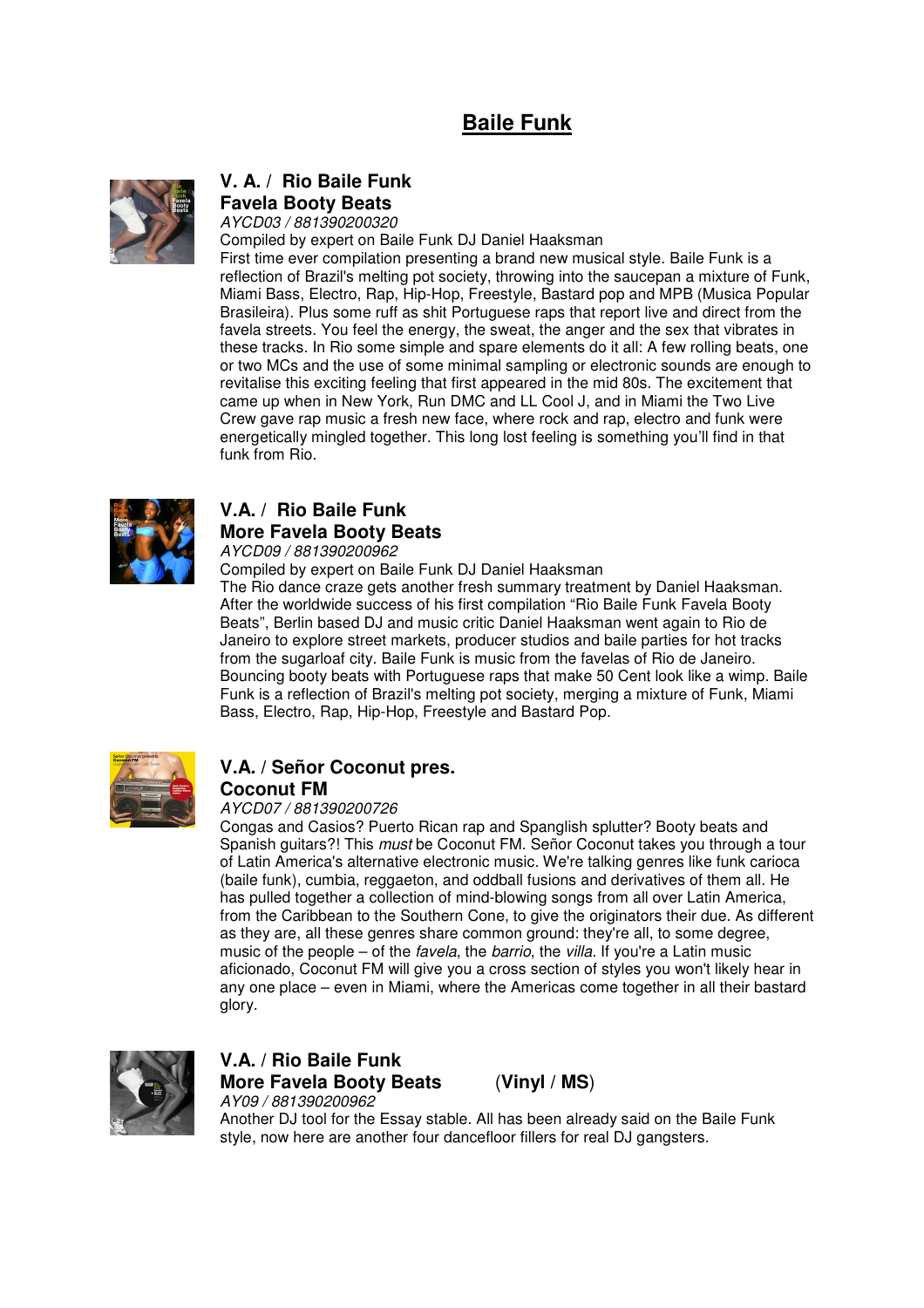## **AUSTRIA**



#### **Binder & Krieglstein Alles verloren**

AYCD14 / 881390201426

**Produced by Shantel**

"Punky lo-fi with attitude, trashy electronic sounds and a generous smattering of humour," is how the Austrian radio station FM4 described his debut album International. Samples, loops and sounds all held together by the drumming and musical vision of Binder-Krieglstein. Anything goes: electronic, brass band or pop. Pure eclecticism? A streetwise lust for life, more like. Binder & Krieglstein leaves room for everything from quirky folk guitar and idiosyncratic double bass to moody downtempo grooves, swinging jazz textures and straight tech-house beats. The new album produced by Shantel, has the title Alles Verloren, which, in German, means "all is lost." But don't be fooled into thinking it's all gloom and doom. Binder & Krieglstein combine local German pop with various influences from hip-hop and reggae to polka, creating a unique style with lyrics in German and English. Listeners might be reminded a little of Manu Chao or Beck.



## **Binder & Krieglstein New Weird Austria**

#### AYCD26 / 881390202621

In his fourth album, "New Weird Austria", Binder & Krieglstein takes the path less travelled and presents his own personal take on Austrian folk music. Stylistically, he wanders between the worlds of electronic and folk music, bringing together a motley array of guest vocalists on diverse tracks without ever blending them. Folk music and punk are kindred souls: it is the rough and ready aspect of both that Binder & Krieglstein distils into something quite unique. The twelve tracks on New Weird Austria meander wildly yet precisely between influences from electronica, ska, hip hop and house on the one hand, and polka, landler and traditional Styrian on the other, while still leaving plenty of room for guest performances by Austropop legends and 4xangmasterminds Wilfried, Didi Bruckmayr, Mieze Medusa, artist Karl Grünling, Molto Mosso, Heimo Mitterer (Portnoy), Christian Fuchs and Suzy on the Rocks. Makki – Partner and singer of the Binder & Krieglstein live-band – features with several songs too.



### **Ahilea**

### **Café Svetlana**

AYCD20 / 881390202027

**The sound of Café Svetlana** recognises the multi-ethnicity and culture of the Balkans. But instead of flying the nationalistic flag, this is music to be savoured with a glass of sljivo, palinka, raki or tsuika, an open mind and respect for the musicians. Every style comes into its own here: Greek rembetiko, Turkish and Macedonian bellydancing, Serbian and Croatian folk dances, Roma songs, Albanian-Epirotic clarinet sounds, thunderous brass and the mournful yet cliché-free lament of the fiddle. All with a touch of fresh beats & grooves, basslines and finely chiselled loops from the master of the mixing deck.

That's the sound: Nu Pop Music from the Balkans to take you from the bar to the dancefloor and all the way to the sofa back home!